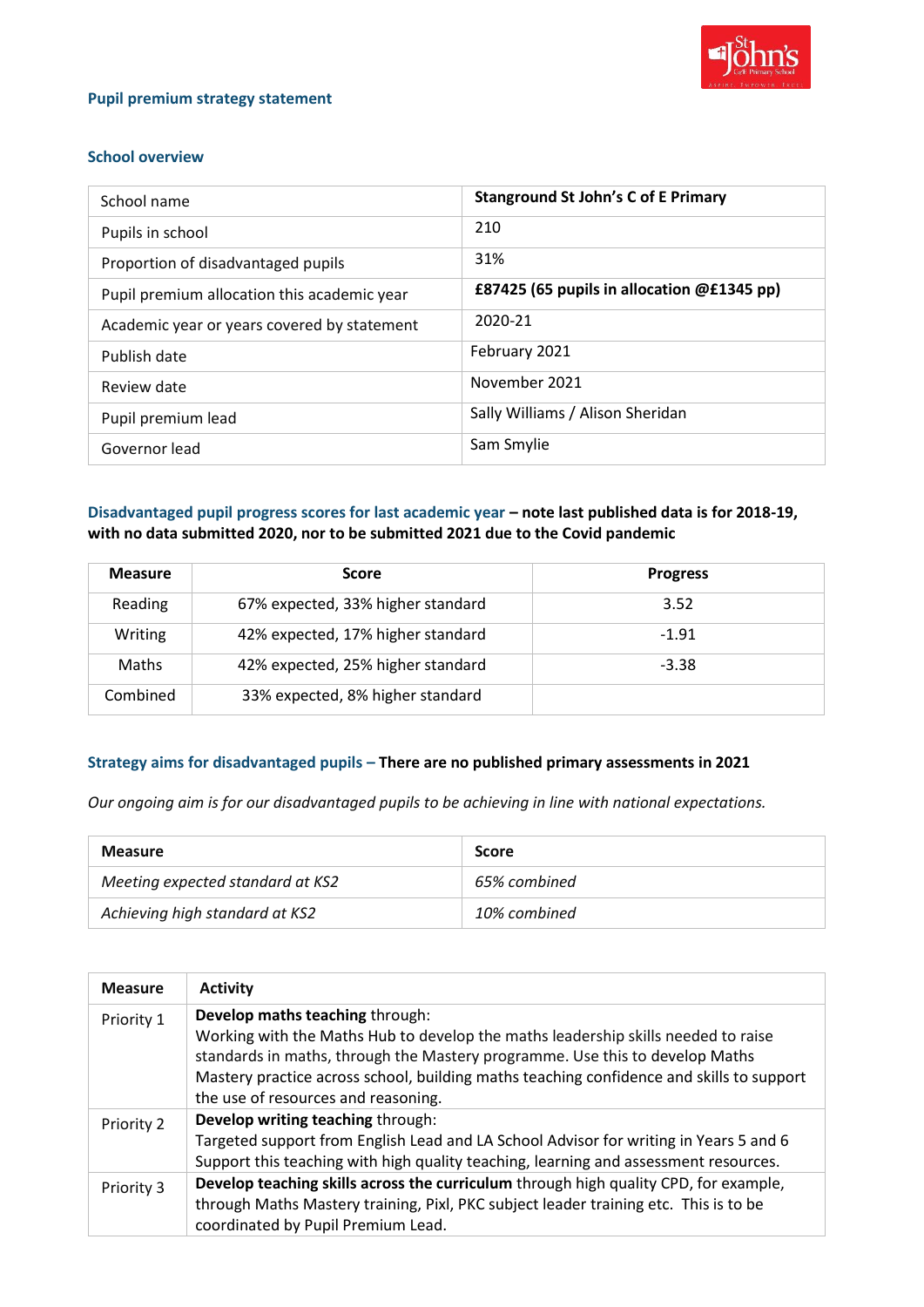|                                                           | In EYFS, develop the continuous and outdoor provision.                                                                                                                                                                                          |
|-----------------------------------------------------------|-------------------------------------------------------------------------------------------------------------------------------------------------------------------------------------------------------------------------------------------------|
| Barriers to<br>learning<br>these<br>priorities<br>address | Ensuring staff use evidence-based whole-class teaching interventions and have the<br>subject knowledge and resources to best support children's learning from EYFS to Year<br>6                                                                 |
| Projected<br>spending                                     | Pupil Premium Lead and KS2 Lead time<br>CPD; Maths Mastery resources and support time; English resources<br>Mathletics, Purple Mash, Pixl<br>Music tuition<br>EYFS / Year 1 transition learning environment development<br><b>Total: £34345</b> |

# **Teaching priorities for current academic year** *– \* ongoing targets beyond 2021*

| Aim                               | <b>Target</b>                                                             | <b>Target date</b> |
|-----------------------------------|---------------------------------------------------------------------------|--------------------|
| Progress in Reading               | To achieve national average progress scores in KS2 reading<br>$(0)*$      | Sept 2021          |
| Progress in Writing               | To achieve national average progress scores in KS2 writing (0)*           | Sept 2021          |
| Progress in<br><b>Mathematics</b> | To achieve national average progress scores in KS2<br>mathematics $(0)^*$ | Sept 2021          |
| <b>Phonics</b>                    | To achieve national average % in PSC*                                     | Sept 2021          |
| Other                             | To have attendance in line with national (96%)                            | Sept 2021          |

**Remember to focus support on disadvantaged pupils reaching the expected standard in phonics check at end of year 1.**

# **Targeted academic support for current academic year**

| <b>Measure</b>                                            | <b>Activity</b>                                                                                                                                                                                                                                                                                                                                                                                            |
|-----------------------------------------------------------|------------------------------------------------------------------------------------------------------------------------------------------------------------------------------------------------------------------------------------------------------------------------------------------------------------------------------------------------------------------------------------------------------------|
| Priority 1                                                | Ensure that reading is consistently of a high standard across school by: Developing<br>upper and lower school libraries and online resources so as to ensure all children are<br>challenged by correctly pitched books, according to phonics phase and reading level.<br>Drawing on high quality CPD<br>Embedding the use of Accelerated Reader across all year groups to increase reading for<br>pleasure |
| Priority 2                                                | Run interventions targeted to support class learning, delivered by trained teaching<br>assistants and using evidence based programmes or pre- and over-learning techniques.                                                                                                                                                                                                                                |
| Barriers to<br>learning<br>these<br>priorities<br>address | Encouraging wider reading at home and support for phonics learning from parents.<br>Time to rearrange, catalogue and label the library.<br>Enough books at all appropriate levels and matching phonics programmes.<br>Time during the school day for children to complete book quizzes.                                                                                                                    |
| Projected<br>spending                                     | Junior Librarian; Accelerated and Star Reader; Tapestry; Classroom secrets<br>Books and stationery resources<br><b>Total: £3521</b>                                                                                                                                                                                                                                                                        |